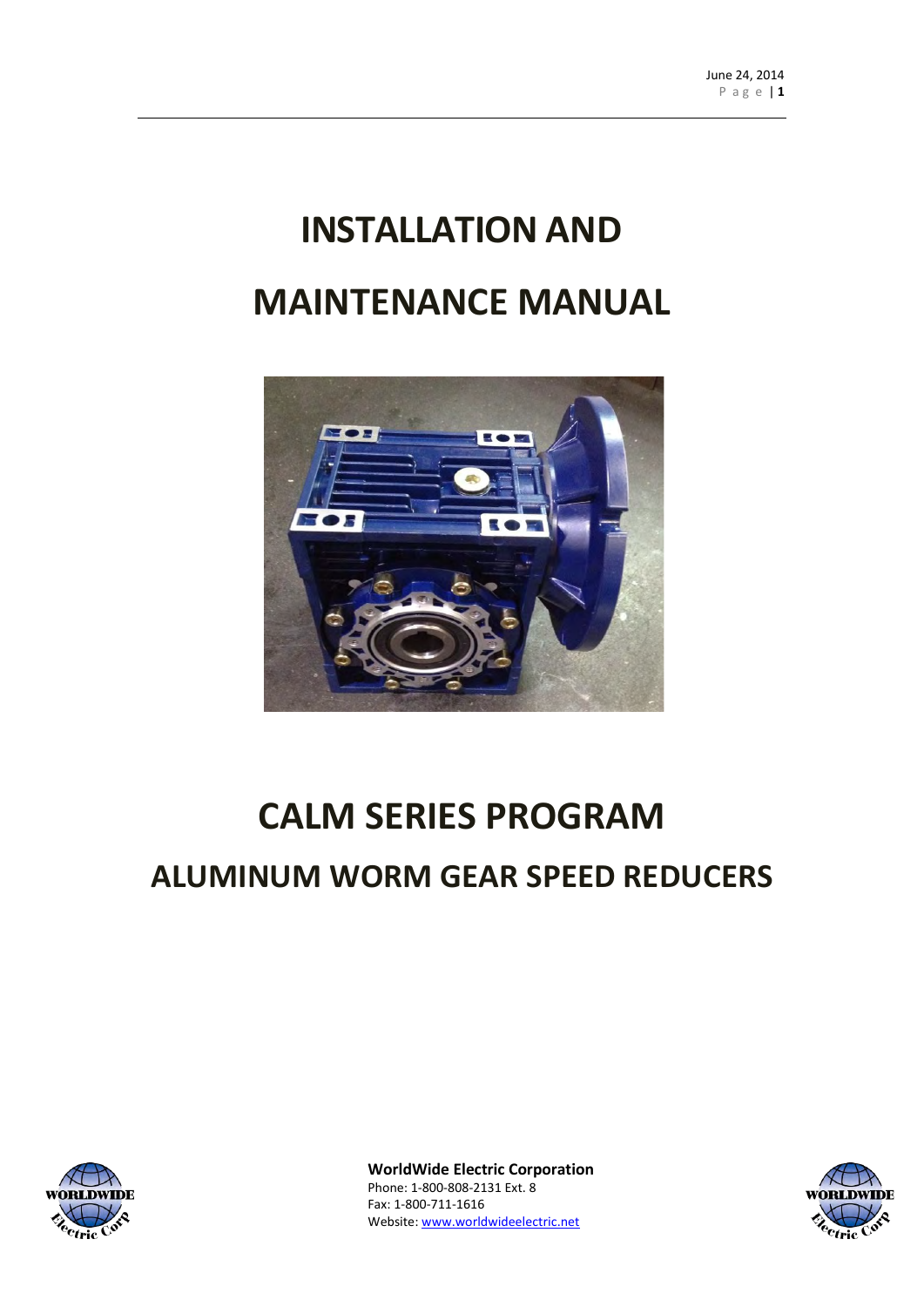### **Table of Contents**

Thank you for choosing WorldWide Electric Corporation's CALM-style aluminum series worm gear speed reducer! These speed reducers, made of high-quality aluminum alloy, light in weight, nonrusting, low in noise, suitable for omnibearing installation, are widely used in many industries. With more than 15 years of experience in the power transmission arena, we offer high quality, low maintenance speed reduction solutions for your toughest applications. Before using this product, please read this entire installation and maintenance manual through completely. We sincerely hope you enjoy and receive years of trouble-free service from this purchase. If you have any questions whatsoever, please do not hesitate to contact WorldWide Electric Corporation at the numbers shown on the bottom of this page.



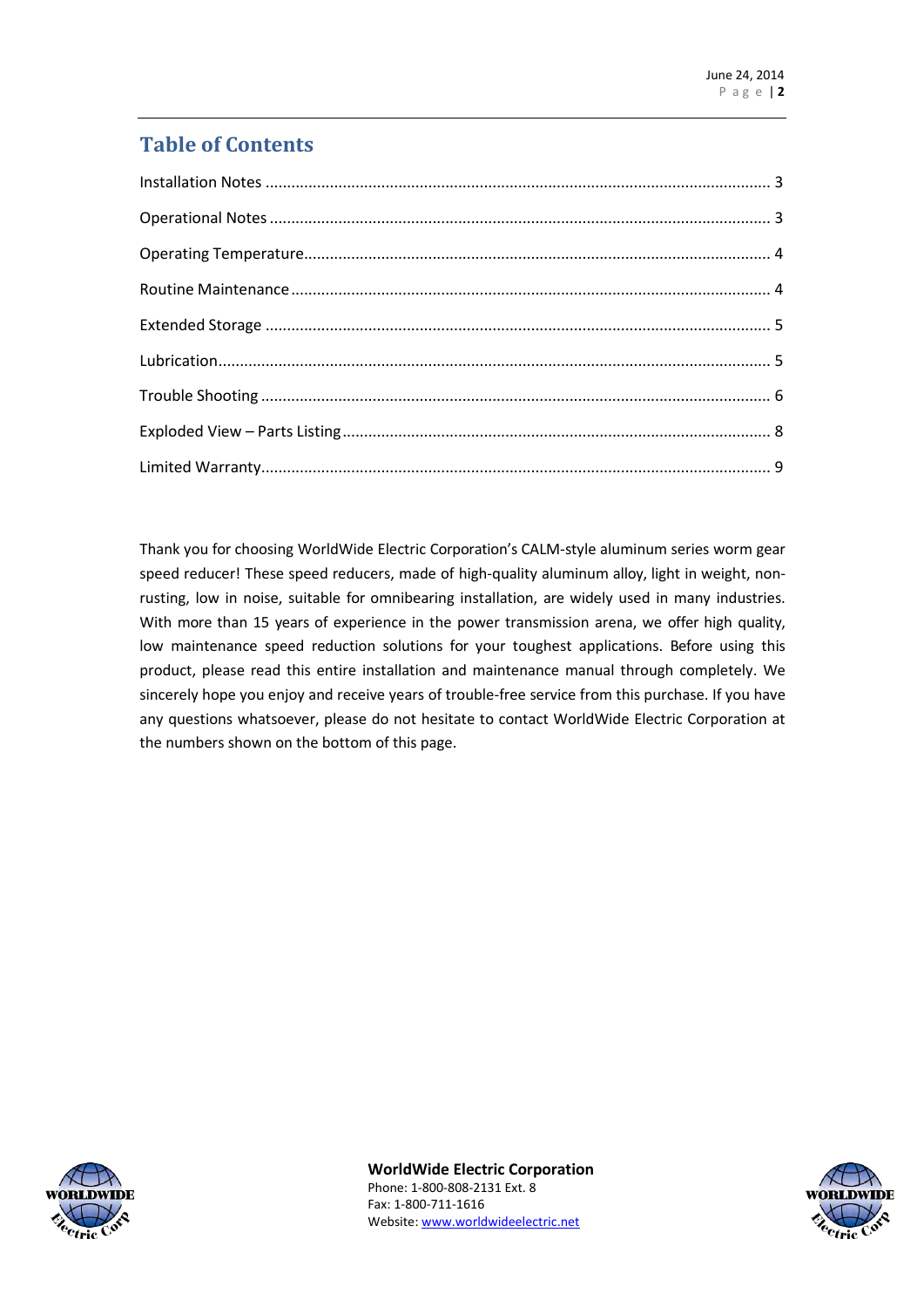#### <span id="page-2-0"></span>**Installation Notes**

During the installation of the CALM aluminum worm gear speed reduction unit, please note the following recommendations:

- 1. Check the correct direction of rotation of the reduction unit output shaft before fitting the unit to the machine.
- 2. Before mounting the prime mover device, please check the reducer's axial diameter, aperture, key and key slot, to be sure their dimensions are in alignment and have not been damaged in shipment. Avoid assembling the reducer to the prime mover in a manner that is either too tight or too loose.
- 3. The mounting on the machine must be stable and secure to avoid any vibration. Excessive vibration will damage the reducer. Self-locking adhesives should be used on the bolts and joining surfaces of the machine frame to prevent the gearbox from working loose.
- 4. Drives such as sprocket wheels and gears must be fitted close to bearing in order to reduce bending stress of the hanging shaft. Maximum overhung load, shown in pounds, are listed for each size reducer in the WWE catalog.
- 5. Before mounting, clean and lubricate all mating surfaces. While assembling motor to the reducer, it is recommended that a light coat of grease be added to the worm shaft input hole and keyway, to ease shaft installation and removal, and to avoid rusting when the unit is used for a long period of time between servicing.
- 6. The speed reducer must be structurally supported when the reducer is directly coupled to a motor whose weight is larger than the recommended motor frame size for the reducer.
- 7. The CALM series aluminum worm gear boxes do not require the oil to be changed unless a defective condition is noticed during the operation. If during normal operation, heat is noticed that exceeds 80°C or any abnormal noise is detected, the user should shut down the machine and resolve the problem. Once the problem is solved, it is recommended that the oil be replaced with new oil before returning the gearbox to service.
- 8. CALM reducers are considered maintenance free units and do not require the installation of the provided breather. If the breather is desired to be installed by the user, please note the breather should only be used in mounting position M1 for all box sizes and M4 for box size 50/63/75/90.





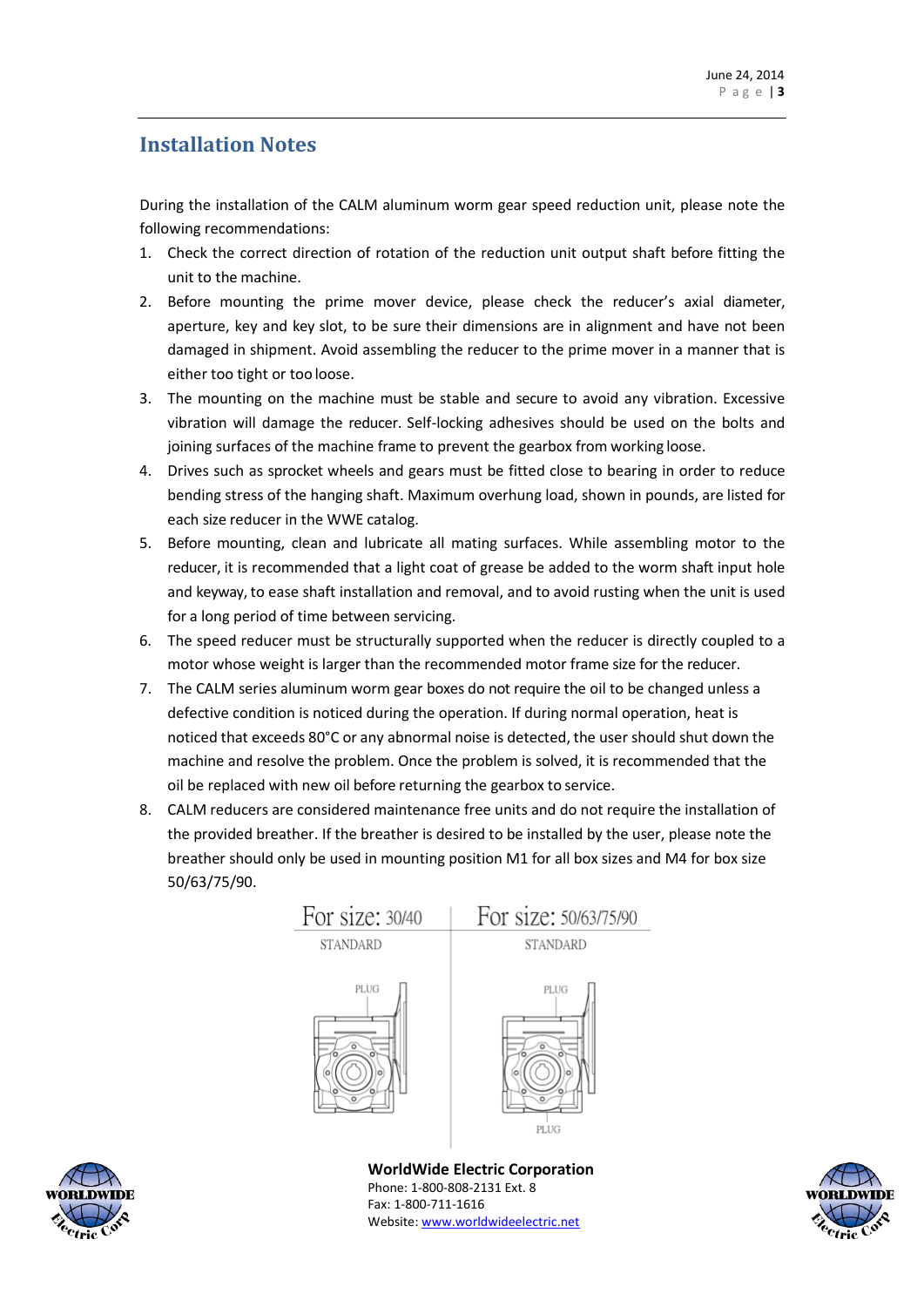#### <span id="page-3-0"></span>**Operational Notes**

- 1. Before using, please check carefully whether the reducer model, distance size, ratio, input connecting method, output shaft structure, input and output shaft direction and revolving direction are properly fitted and sized correctly for the application. Ensure unit is properly aligned with the driven device and all bolts are properly tightened. If using a drive to over speed the motor, the input speed of the worm shaft should not exceed 1800 revolutions per minute (RPM).
- 2. Before starting up the machine, please check the reducer for the correct level of the lubricant by opening the plug and checking the fill level.
- 3. Avoid shock loading the reducer unit. The load should be added step by step whenusing the machine to improve reducer life. Reducer units will last longer if sized to run below full load capacity. Running a reducer at its full load capacity may reduce useful product life.
- 4. Whenever possible, protect the speed reducer against outdoor weather conditions (i.e. solar heat) and inclement weather by using guards or shields. Ensure the connected motor cools correctly by assuring good passage of air from the fan side across themotor.
- 5. In the case of ambient temperatures <-5℃ or >+40℃,please consult WWE engineering forrequired de-rating factors or other available factory installed product enhancements.
- 6. WorldWide Electric CALM style aluminum worm gear boxes are sized for a 1.0 mechanical service factor when operated at 1750 RPM. Consult the WWE catalog for a complete listing of mechanical ratings and available output torque ratings.

#### <span id="page-3-1"></span>**Operating Temperature**

- 1. The operating temperature depends on a number of factors such as the type of power transmission, the type and quantity of lubricant, the characteristics and structure of the gearbox, the speed and power applied to the gearbox and the environment in which the gearbox is operating.
- 2. With worm gearboxes, the acceptable operating temperature range can be up to 50 degrees Celsius more than the ambient temperature because of thecompactness and lower quantity of oil contained in modern gearboxes.
- 3. With a standard worm gearbox, the maximum allowable inside temperature is 90 degrees Celsius. Higher temperature could damage the oil seals.
- 4. It is not unusual for the unit to run slightly hotter than normal during the break-in period of the gearbox (i.e. the first 200 hours of service).
- 5. After the first 200 hours of service, the temperature should remain fairly constant as the gearbox runs at normal speed. At this stage of operation, excess changes in operating temperature may indicate a problem with the installation of thegearbox.



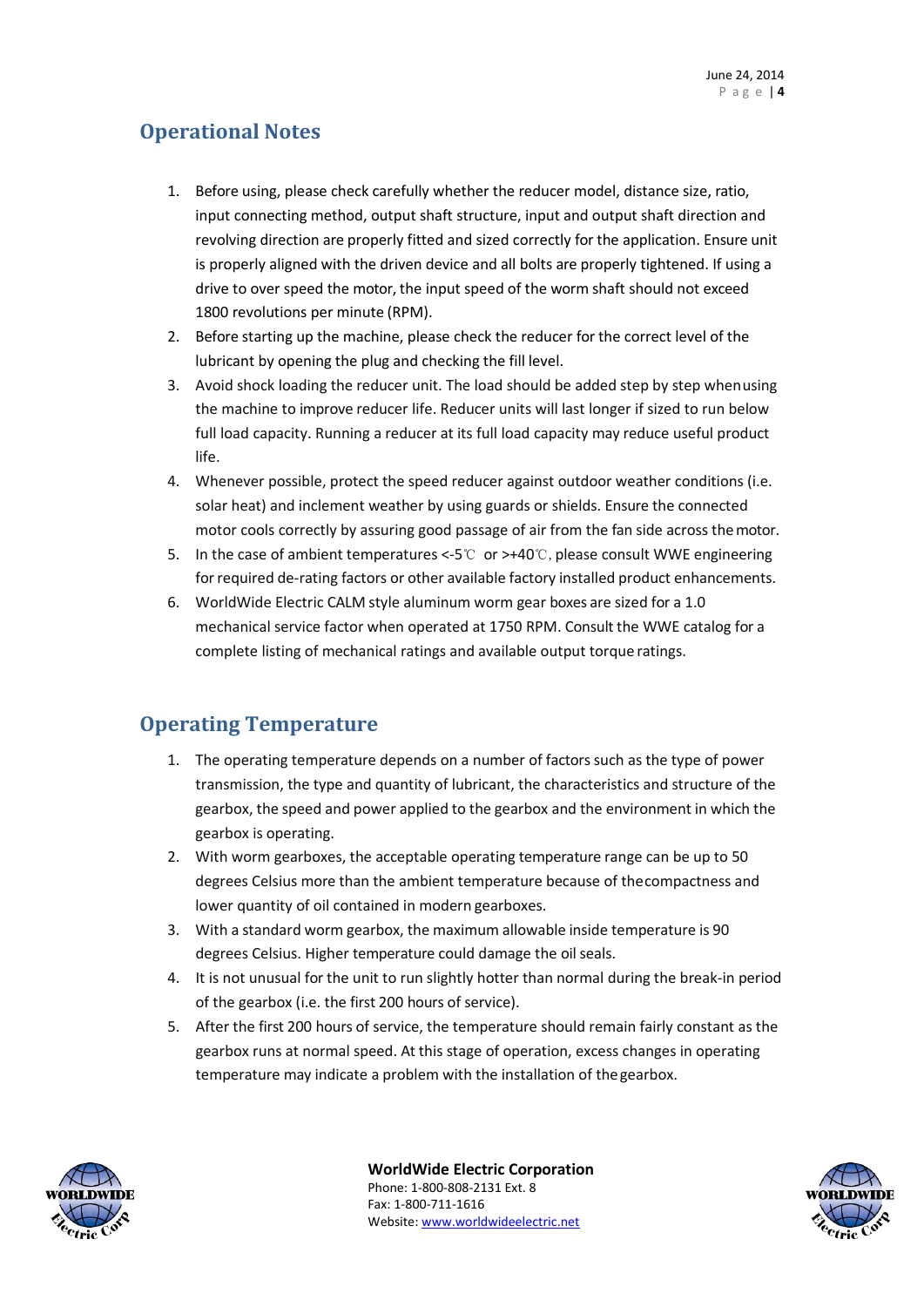#### <span id="page-4-0"></span>**Routine Maintenance**

- 1. Periodically check the outer surfaces of the CALM aluminum speed reducer for debris. Remove surface debris to make sure all air passages are clean, which in turn helps keep the unit running cool.
- 2. Regularly check the unit for oil leaks. Replace leaky oil seals or the entire unit as necessary.
- 3. Periodically verify the unit has the correct quantity of lubricant.

#### <span id="page-4-1"></span>**Extended Storage**

- 1. Do not store outdoors in areas exposed to weather or with excessive humidity.
- 2. For storage periods longer than 60 days, all machined surfaces such as flanges and shafts must be protected with a suitable anti-oxidation product.
- <span id="page-4-2"></span>3. In the case of long periods of storage (4-6 months), units should be completely filled with oil. Before operation, restore the oil fill quantity to the proper level and type of oil (see **Lubrication** section of this document). Additionally, the output shaft should be rotated frequently during extended storage or the oil seal may become dry and potentially dry rot. If this is the case, please change rubber seal before operation as it may stick to the shaft in operation. Over extended periods of idle time, the seal may lose its proper elasticity and should be replaced. Contact WWE for available spare parts.



**WorldWide Electric Corporation** Phone: 1-800-808-2131 Ext. 8

Fax: 1-800-711-1616 Website: [www.worldwideelectric.net](http://www.worldwideelectric.net/)

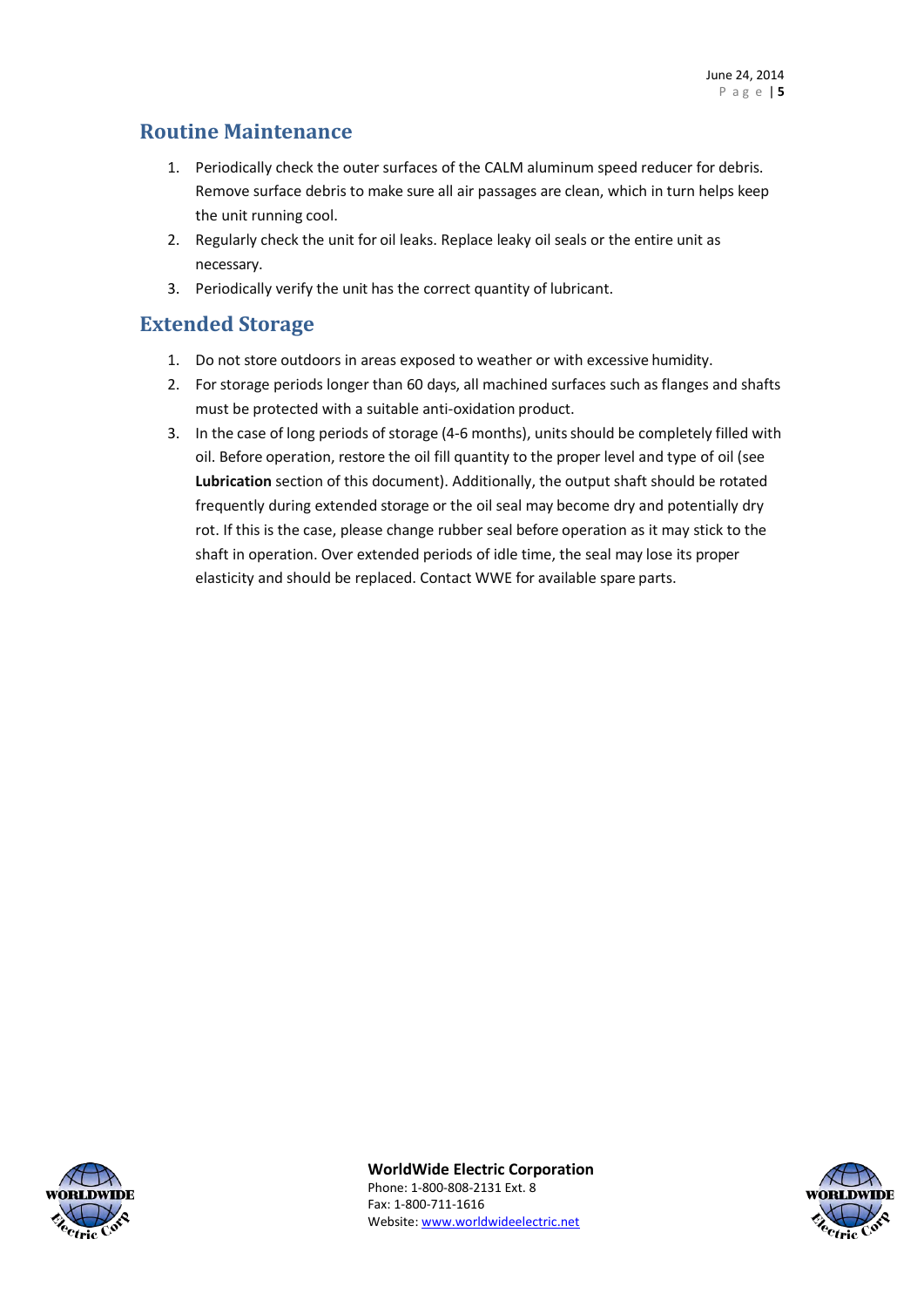#### **Lubrication**

The CALM series aluminum worm gear speed reducers are supplied complete with a Mobil synthetic oil lubricant suitable in oil level for a M1 mounting position. It is not necessary to change the oil in these gearboxes after the initial break-in period. CALM series units are considered maintenance free. Please see the table below for the recommended quantity of lubricant for the various mounting positions. Some mounting positions will require the addition of oil and some positions will require less oil and require that oil be removed. The various **Mounting positions** and recommended oil lubrication levels are outlined below:



 $M1$ 



M4



M<sub>6</sub>

M<sub>5</sub>





**WorldWide Electric Corporation**

Phone: 1-800-808-2131 Ext. 8 Fax: 1-800-711-1616 Website: [www.worldwideelectric.net](http://www.worldwideelectric.net/)

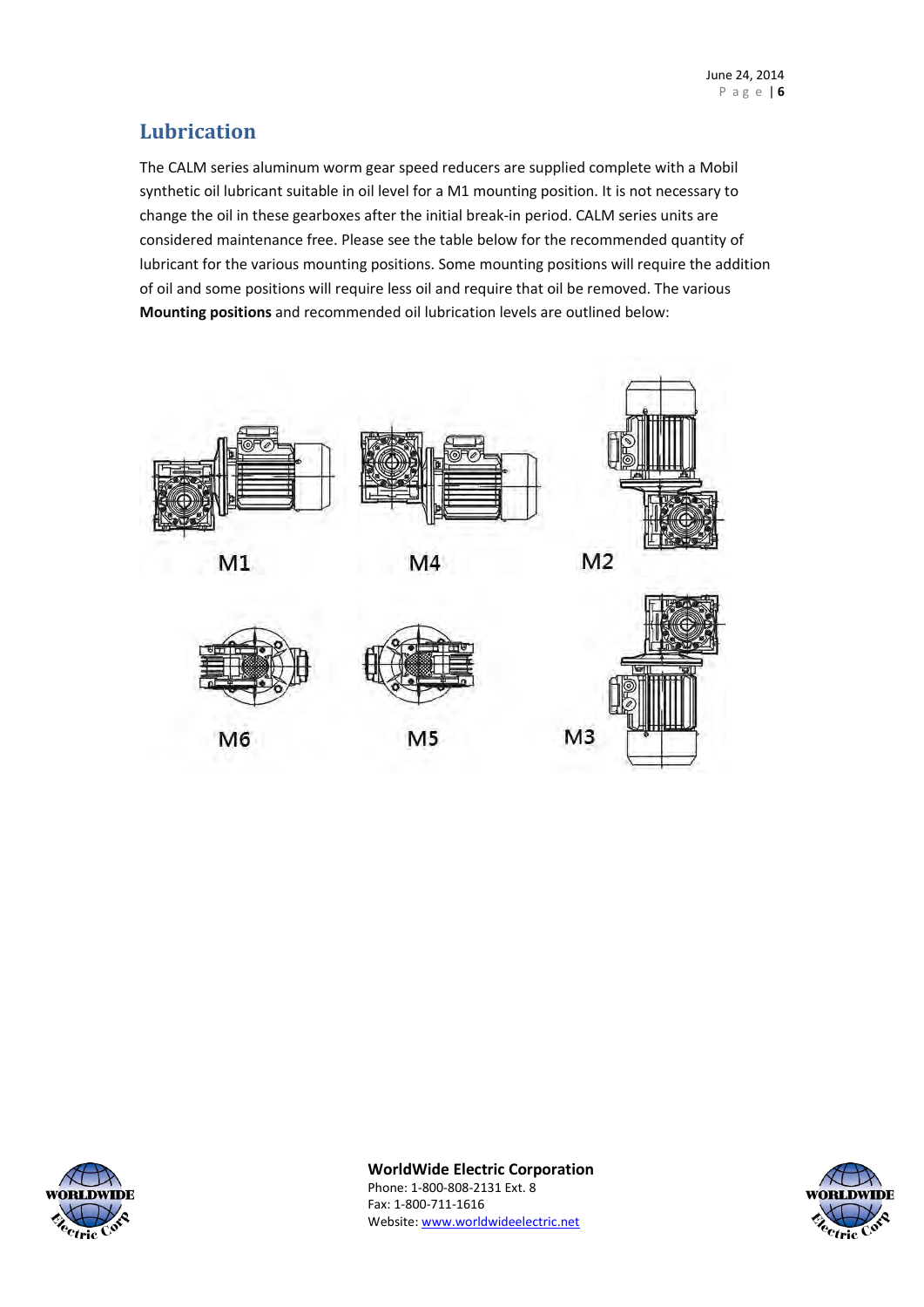#### **RECOMMENDED OIL FILL LEVELS**

|             | CALM series (fl. Oz) |        |                |        |        |                |
|-------------|----------------------|--------|----------------|--------|--------|----------------|
| <b>SIZE</b> | M1                   | M4     | M <sub>2</sub> | M6     | M5     | M <sub>3</sub> |
| #30         | 1.353                | 1.014  | 1.691          | 1.183  | 1.183  | 1.691          |
| #40         | 2.705                | 2.029  | 3.381          | 2.367  | 2.367  | 3.381          |
| #50         | 3.381                | 2.536  | 4.227          | 2.874  | 2.874  | 4.227          |
| #63         | 8.454                | 6.425  | 10.482         | 7.439  | 7.439  | 10.482         |
| #75         | 16.907               | 12.511 | 20.965         | 14.540 | 14.540 | 20.965         |
| #90         | 27.051               | 20.288 | 33.814         | 23.670 | 23.670 | 33.814         |

#### **LUBRICANTS TABLE**

| <b>WWE</b><br><b>Model</b>    | <b>ISO VG</b>        |       | <b>Temperature</b><br>In Degrees<br><b>Celsius</b> | <b>Shell</b>                     | <b>Mobil</b>                       | Castrol                          | <b>BP</b>                   |                  |
|-------------------------------|----------------------|-------|----------------------------------------------------|----------------------------------|------------------------------------|----------------------------------|-----------------------------|------------------|
| <b>CALM</b><br>$30^{\circ}90$ | <b>ISO VG</b><br>320 | $-25$ | +50                                                | <b>OMALA S4</b><br><b>WE 320</b> | <b>MOBILGEAR</b><br><b>SHC 632</b> | <b>ALPHASYN</b><br>PG 320        | <b>ENERSYN</b><br>SG-XP 320 | Synthetic<br>Oil |
| <b>CALM</b><br>$30^{\sim}90$  | <b>ISO VG</b><br>460 | $-10$ | $+50$                                              | <b>OMALA</b><br>S4 WE 460        | <b>MOBILGEAR</b><br><b>SHC 634</b> | <b>ALPHASYN</b><br><b>PG 460</b> | <b>ENERSYN</b><br>SG-XP 460 | Synthetic<br>Oil |

## <span id="page-6-0"></span>**Trouble Shooting**

| <b>Breakdown</b>                          | Possible cause                                                                 | Remedy                                                                  |
|-------------------------------------------|--------------------------------------------------------------------------------|-------------------------------------------------------------------------|
|                                           | No power available                                                             | Check power source                                                      |
| The motor does<br>not run without<br>load | Gear, axis and bearing may be damaged<br>from misalignment during installation | Check gearbox alignment and bearing condition – fix alignment<br>issues |
|                                           | <b>Bearing failure</b>                                                         | Replace gearbox or bearings                                             |
| The motor does<br>not run with a load     | Motor may be undersized for the                                                | Review motor capability and size accordingly for the load               |
|                                           | application                                                                    |                                                                         |



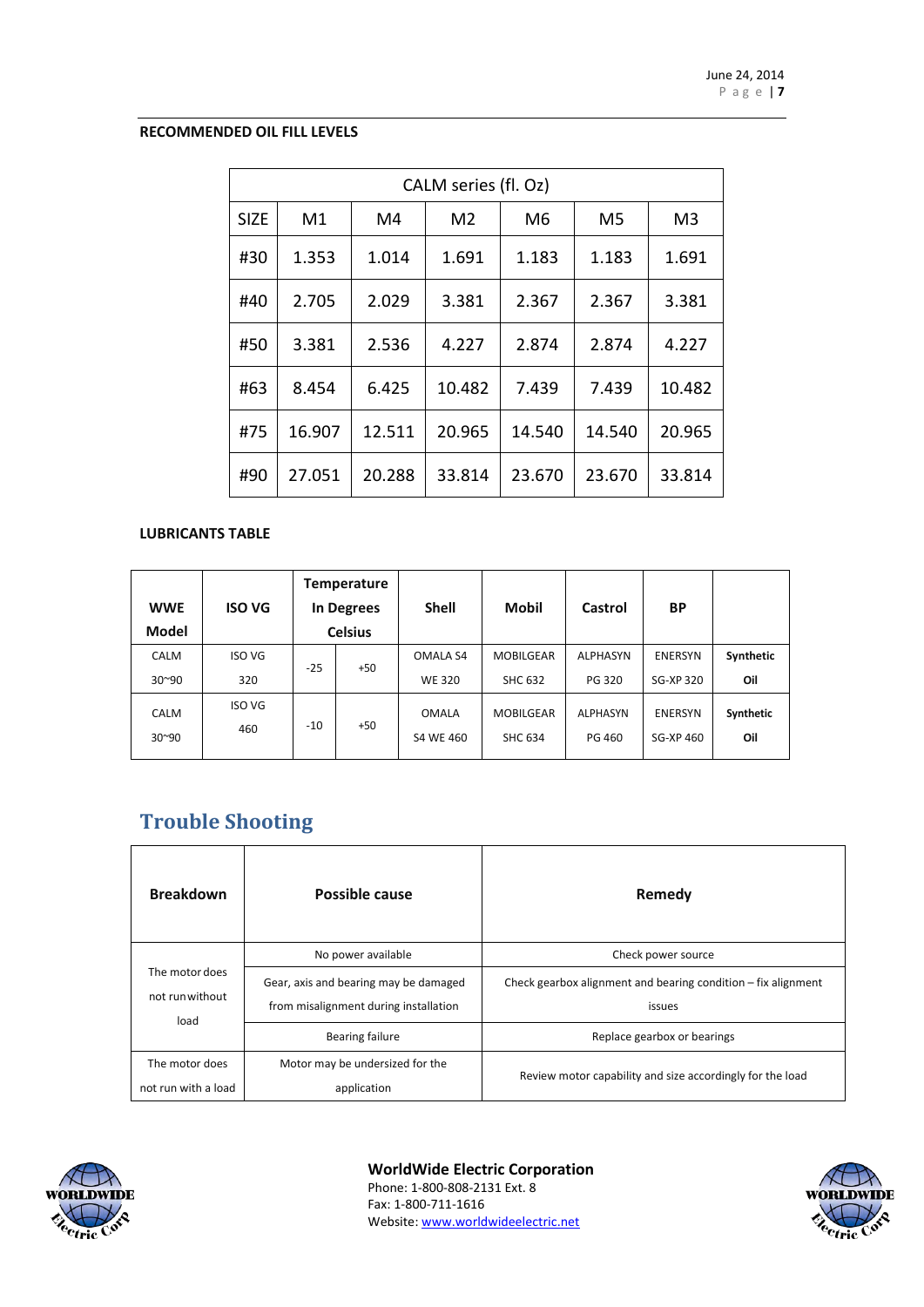|                                                          | Gearbox may be undersized for the load                                                              | Review gearbox capability and size accordingly for the load                                                                                        |
|----------------------------------------------------------|-----------------------------------------------------------------------------------------------------|----------------------------------------------------------------------------------------------------------------------------------------------------|
|                                                          | Gearbox is damaged                                                                                  | Replace damaged gearbox                                                                                                                            |
| The output shaft<br>turns in the wrong<br>direction      | The motor polarity is reversed                                                                      | Adjust wiring to correct for motor polarity                                                                                                        |
| Cyclical noise<br>inside the gearbox                     | Damaged gears                                                                                       | Unit may correct itself after first 3 hours of use; not harmful to the<br>gearbox if the noise level is tolerable for the application              |
| Non-cyclical noise<br>inside the gearbox                 | The inside of the gearbox is dirty                                                                  | Unit may correct itself after first 3 hours of use; not harmful to the<br>gearbox if the noise level is tolerable for the application; replace oil |
| The temperature<br>of the gearbox<br>housing is too high | Wrong gearbox size or incorrect mounting<br>position or insufficient gearbox lubricant              | Check the installation, application parameters and proper lubrication<br>recommendations for the mounting position in use                          |
| Output speed is<br>different than<br>expected            | Incorrect motor input or incorrect<br>reduction ratio selected                                      | Replace the motor or the gearbox with a correctly sized input and<br>reduction ratio                                                               |
| Oil leaks from the<br>shaft                              | Defective seals or improperly seated seals                                                          | Replace the seals or reposition seals                                                                                                              |
| Oil leaks from the<br>seals                              | Flanges are not tightened properly or seals<br>are defective or damaged in transport                | Tighten the flanges or replace damaged seals                                                                                                       |
| A whistling noise is<br>coming from the<br>gearbox       | Defective bearings or device not correctly<br>assembled; defective gears or not enough<br>lubricant | Replace bearings or replace gears or fill to correct lubricant quantity                                                                            |
|                                                          | <b>Check load conditions</b>                                                                        | Reduce or discharge load; check application conditions                                                                                             |
| Unit runs hot after<br>break-in period                   | Units starts and stops too many times per<br>hour                                                   | Reduce use frequency                                                                                                                               |
|                                                          | Bearing is damaged                                                                                  | Repair or replace                                                                                                                                  |



**WorldWide Electric Corporation**

Phone: 1-800-808-2131 Ext. 8 Fax: 1-800-711-1616 Website: [www.worldwideelectric.net](http://www.worldwideelectric.net/)

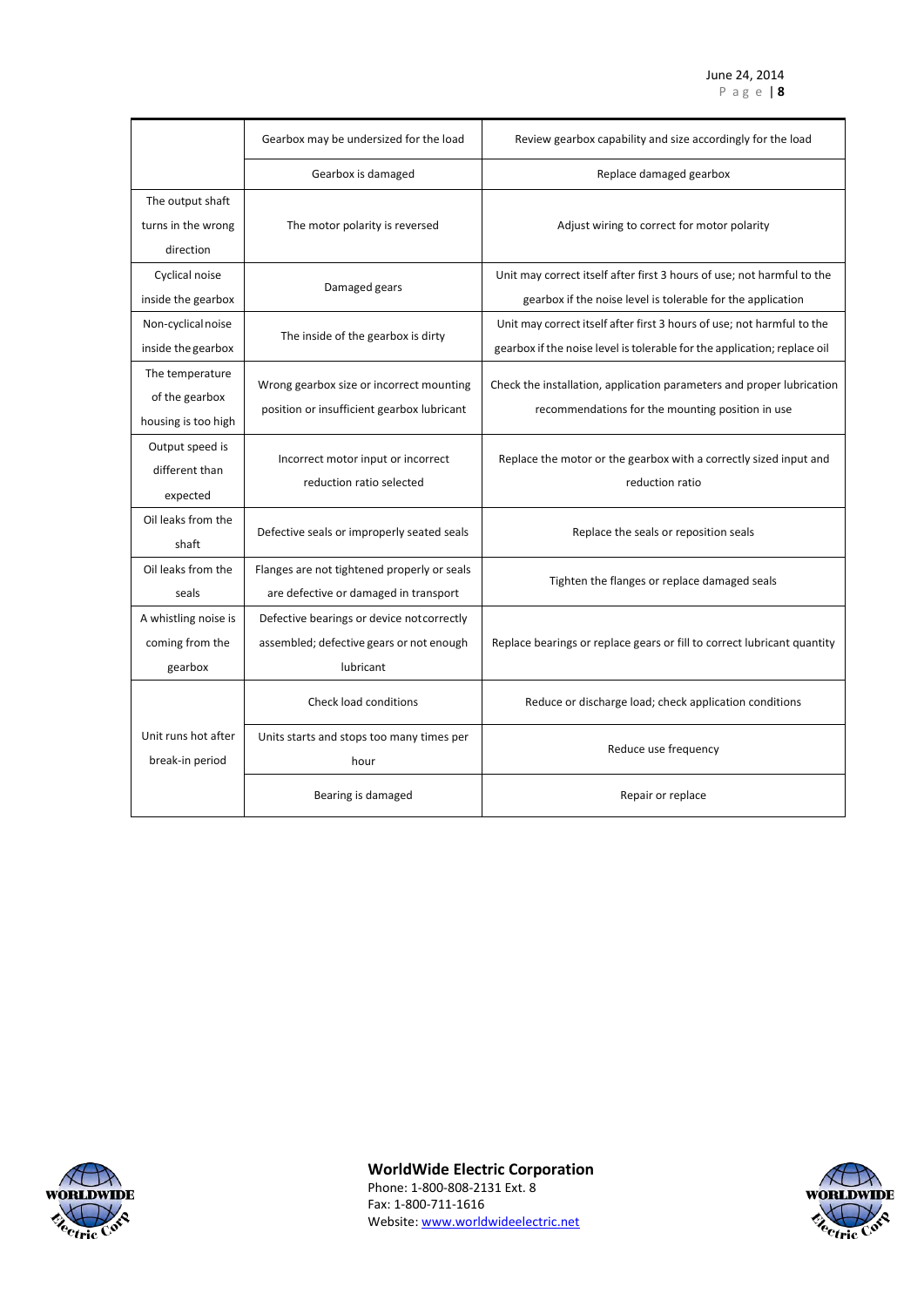## <span id="page-8-0"></span>**Exploded View – Parts Listing**



| <b>ITEM</b> | PARTS NAME     | <b>ITEM</b>    | PARTS NAME          |
|-------------|----------------|----------------|---------------------|
|             | <b>HOUSING</b> | 8              | <b>INPUT SHAFT</b>  |
|             | COVER          | 9              | WORM WHEEL          |
|             | <b>BEARING</b> | OIL SEAL<br>10 |                     |
|             | O-RING         | 11             | OIL SEAL            |
|             | SNAP RING      | 12             | <b>INPUT FLANGE</b> |
| Б           | <b>BEARING</b> | 13             | OIL SEAL            |
|             | <b>BEARING</b> | 14             | <b>BOLT</b>         |



**WorldWide Electric Corporation**

Phone: 1-800-808-2131 Ext. 8 Fax: 1-800-711-1616 Website: [www.worldwideelectric.net](http://www.worldwideelectric.net/)